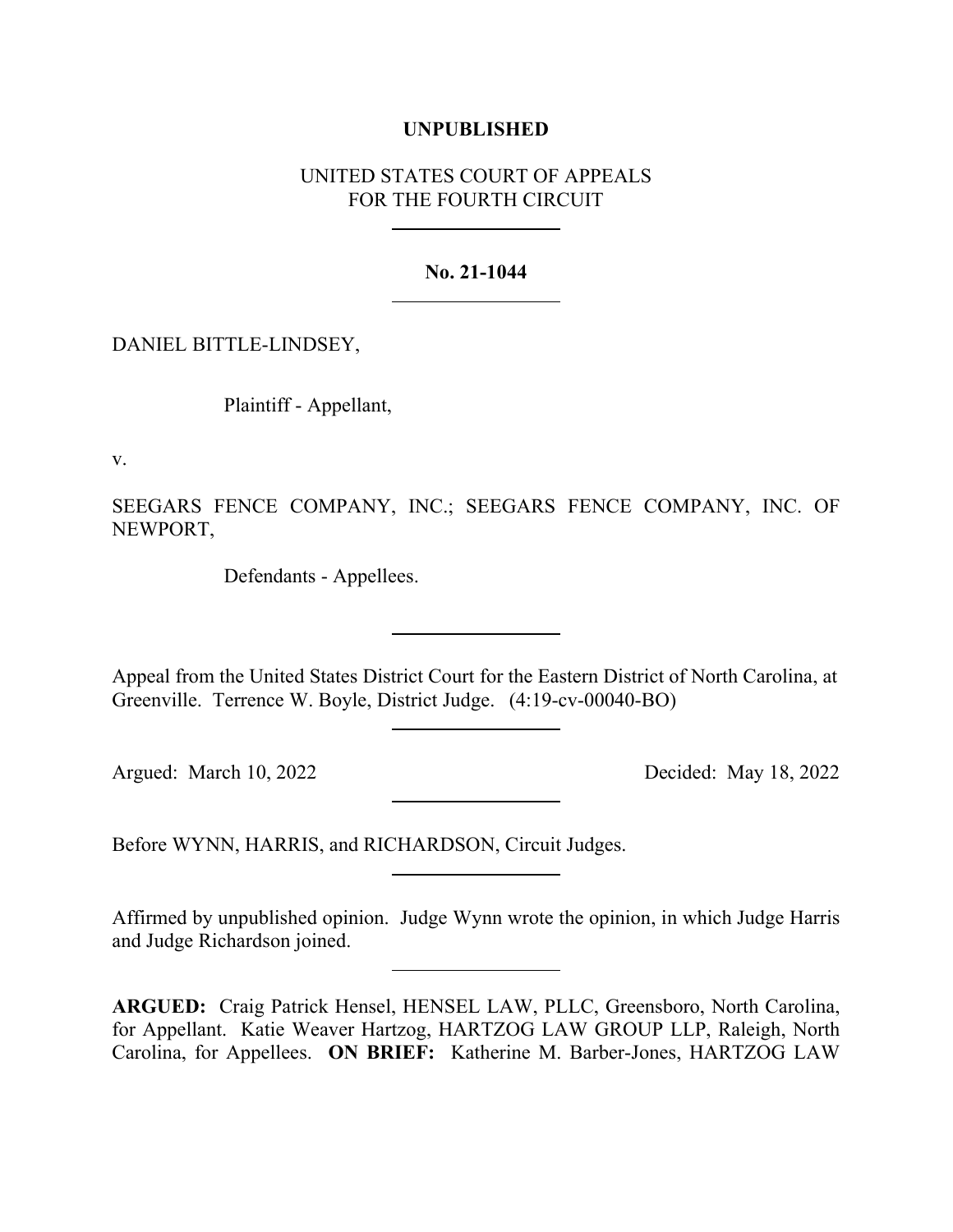GROUP LLP, Raleigh, North Carolina, for Appellees.

Unpublished opinions are not binding precedent in this circuit.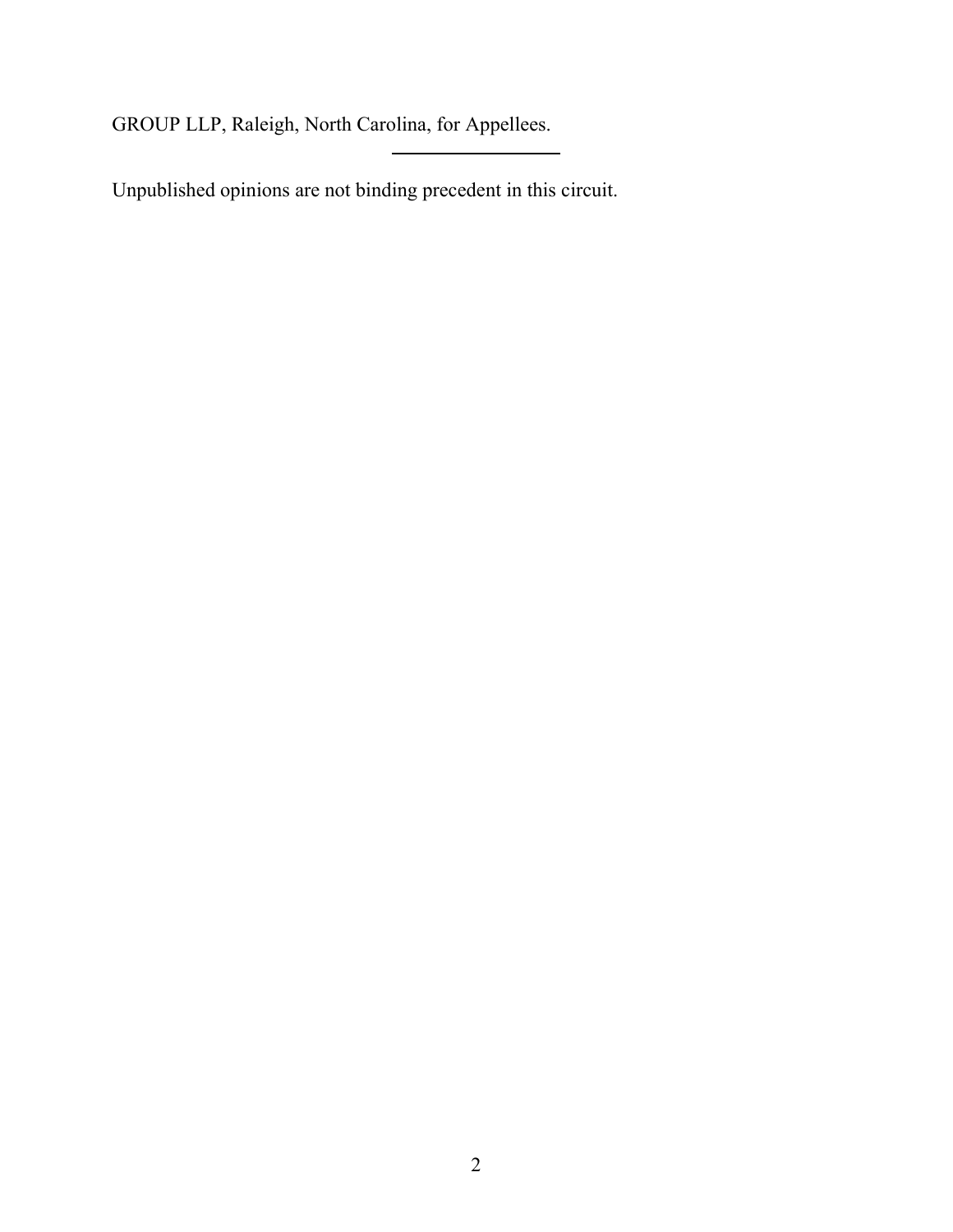WYNN, Circuit Judge:

Plaintiff Daniel Bittle-Lindsey sued Defendants Seegars Fence Company, Inc. of Newport ("Newport") and Seegars Fence Company, Inc. ("Seegars") for violations of the Americans with Disabilities Act ("ADA"). The district court granted Defendants' motion for summary judgment, finding that Bittle-Lindsey could not satisfy the ADA's numerosity requirement. We affirm.

## I.

Bittle-Lindsey worked as a fence installer for Newport from April to August 2015. Newport is a small North Carolina corporation that offers fence-installation services to residential and commercial customers in Newport, North Carolina, and the surrounding region. Bittle-Lindsey alleges that during his employment with Newport, he was subject to disparate treatment and retaliation because of his HIV-positive status, leading to his demotion and ultimate termination. In March 2019, he brought claims against Newport under the ADA. *See* 42 U.S.C. §§ 12101–12213 (as amended).

Plaintiffs pursuing an ADA claim must be able to show that their employer is a person or entity "engaged in an industry affecting commerce who has [fifteen] or more employees for each working day in each of [twenty] or more calendar weeks in the current or preceding calendar year." *Id.* § 12111(5)(A). This fifteen-employee numerosity requirement is a threshold element of an ADA claim. *See Reynolds v. Am. Nat'l Red Cross*, 701 F.3d 143, 155 (4th Cir. 2012) (holding the ADA's employee threshold is "an element of the claim itself" (citing *Arbaugh v. Y & H Corp.*, 546 U.S. 500, 516 (2006) (Title VII case))). That requirement presented an obstacle for Bittle-Lindsey's ADA claim because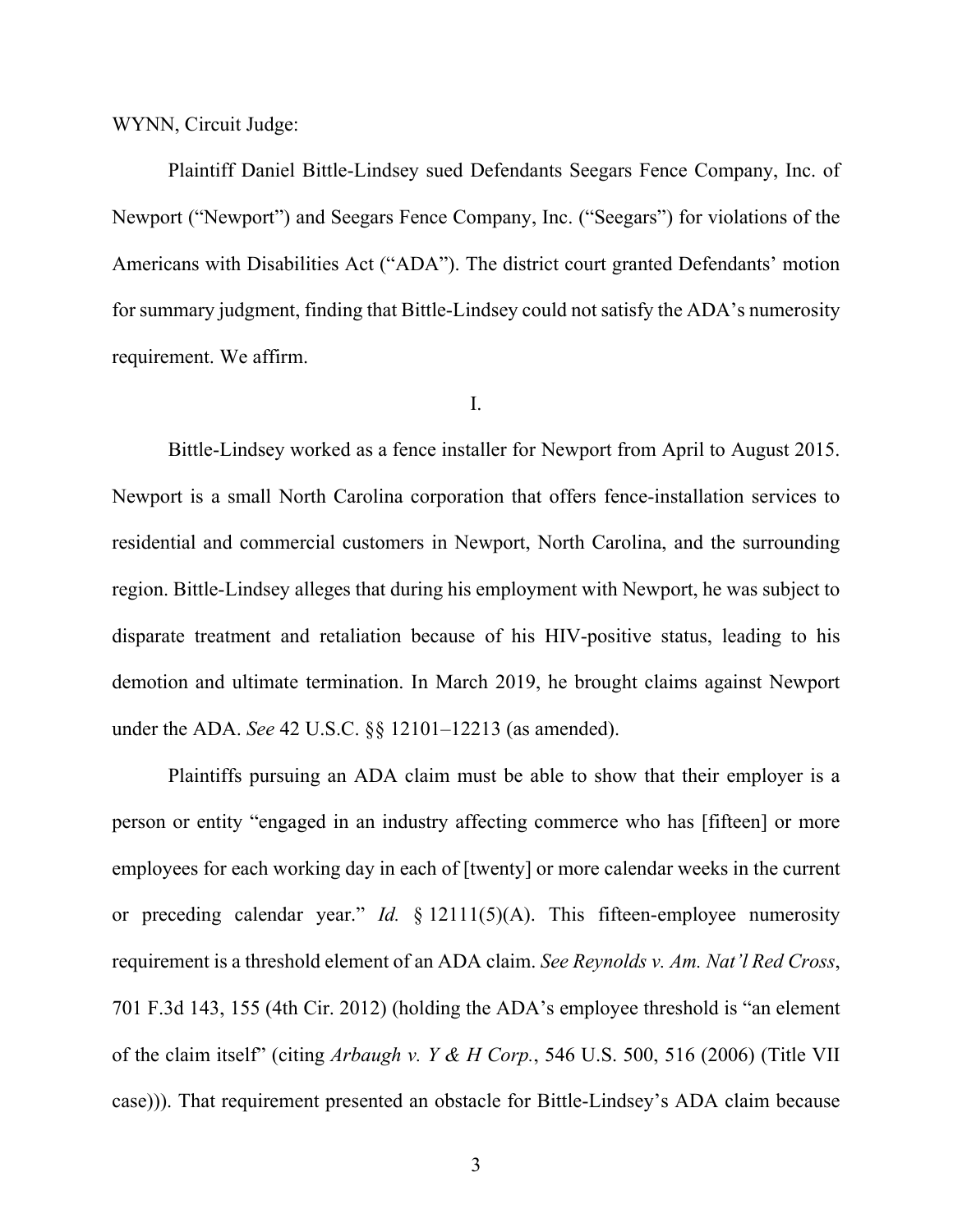Newport employed fewer than fifteen people during his employment. *See* J.A. 683–95[1](#page-3-0) (quarterly tax and wage reports listing fewer than fifteen employees at Newport between April and August 2015).

To overcome that obstacle, Bittle-Lindsey also sued Newport's affiliated entity, Seegars. Seegars is a family-run business with ownership and management shared by members of the Seegars family—Neal Weston Seegars; his children Benjamin, John, and Sallie; and the family of Sallie's husband, Robert Batchelor. Members of the Seegars family created independently owned corporations (the "Seegars-affiliated entities" or "entities") in each local market where they provided fence-installation services. Seegars has 40 employees, and combined, Seegars and the entities collectively have approximately 276 employees.

To date, there are approximately fourteen entities, including Newport. Seegars refers to them as "branches," and most of their names begin with the phrase "Seegars Fence Company" followed by the name of the city (e.g., "Seegars Fence Company, Inc. of Newport"). Ownership interest in each entity is shared by one or more members of the Seegars family as well as various other individuals.<sup>[2](#page-3-1)</sup> But no entity has precisely the same ownership structure as any other entity. Further, Seegars provides business development and operational support to Newport and the other Seegars-affiliated entities, [3](#page-3-2) but this

<sup>&</sup>lt;sup>1</sup> Citations to the "J.A." refer to the Joint Appendix filed by the parties in this appeal. <sup>2</sup> Benjamin Seegars, John Seegars, and Robert Batchelor together own fifty percent

<span id="page-3-1"></span><span id="page-3-0"></span>of Newport's shares. Another individual, Clinton Rouse, owns the other fifty percent.

<span id="page-3-2"></span> $3$  These services include: (1) searching for public-bid opportunities; (2) streamlining and minimizing the costs of marketing (including hosting a website and "888" phone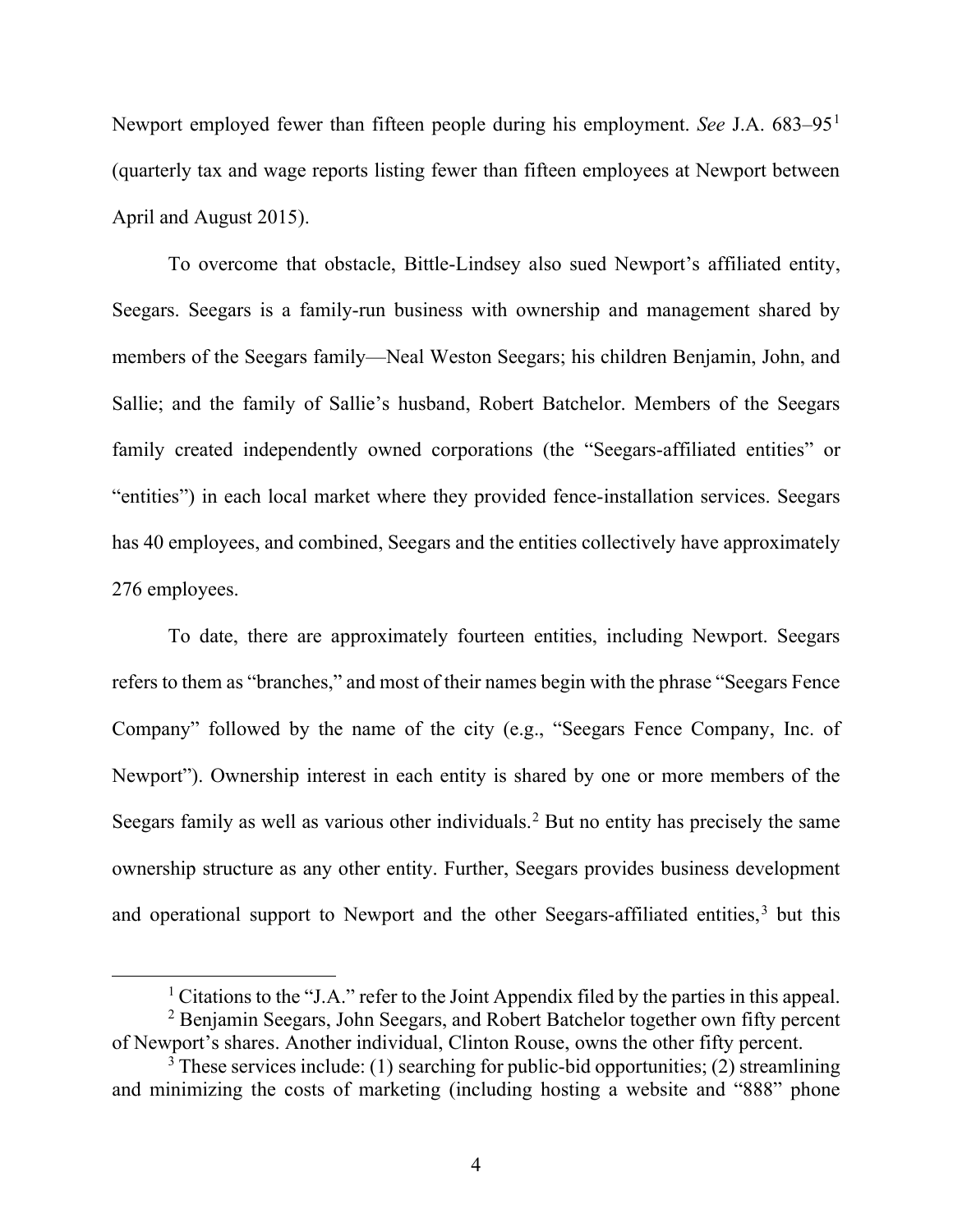arrangement is not designed to generate profits for Seegars or make any money beyond covering their overhead costs.[4](#page-4-0)

Nevertheless, Bittle-Lindsey claimed Newport was a "mere instrumentality" of Seegars and/or its common shareholders. J.A. 13. Accordingly, he asked the court to disregard Newport's corporate form and pierce the corporate veil, thereby allowing him to proceed against *both* Newport and Seegars as his employers. If permitted, this veil piercing would allow Bittle-Lindsey to meet the numerosity requirement.

Following the completion of the first phase of discovery, [5](#page-4-1) Defendants moved for summary judgment on the veil-piercing claim. After a hearing, the district court granted the motion. *See Bittle-Lindsey v. Seegars Fence Co.*, No. 4:19-cv-40-BO, 2020 WL 7265367, at \*1–4 (E.D.N.C. Dec. 10, 2020). Bittle-Lindsey timely appealed.

#### II.

We review the district court's summary judgment ruling de novo, "applying the same standard applied by the district court." *Reynolds*, 701 F.3d at 149. Summary judgment

number, as well as providing brochures); (3) advertising job openings (but not screening, interviewing, or hiring prospective employees); (4) providing business analytics; (5) wholesale buying and fabricating installation materials (such as fences and finished items); (6) providing information-technology services; (7) providing financial, insurance, and safety-officer services; and (8) providing specialized equipment that an entity can rent. Seegars also provides a number of model templates that the entities may choose to use and customize (e.g., template handbook forms, contract proposal forms, and letterhead).

<span id="page-4-0"></span><sup>&</sup>lt;sup>4</sup> The entities pay Seegars for services either by paying a markup for materials Seegars provides to the entity, or by splitting shared costs among all the entities for certain services shared by all (e.g., website design).

<span id="page-4-1"></span><sup>&</sup>lt;sup>5</sup> Discovery was separated into two phases. Phase I was for "pre-merits discovery" to resolve the question of whether Newport or Seegars, or both, were an "employer" under the ADA, and Phase II was for "merits discovery." J.A. 616.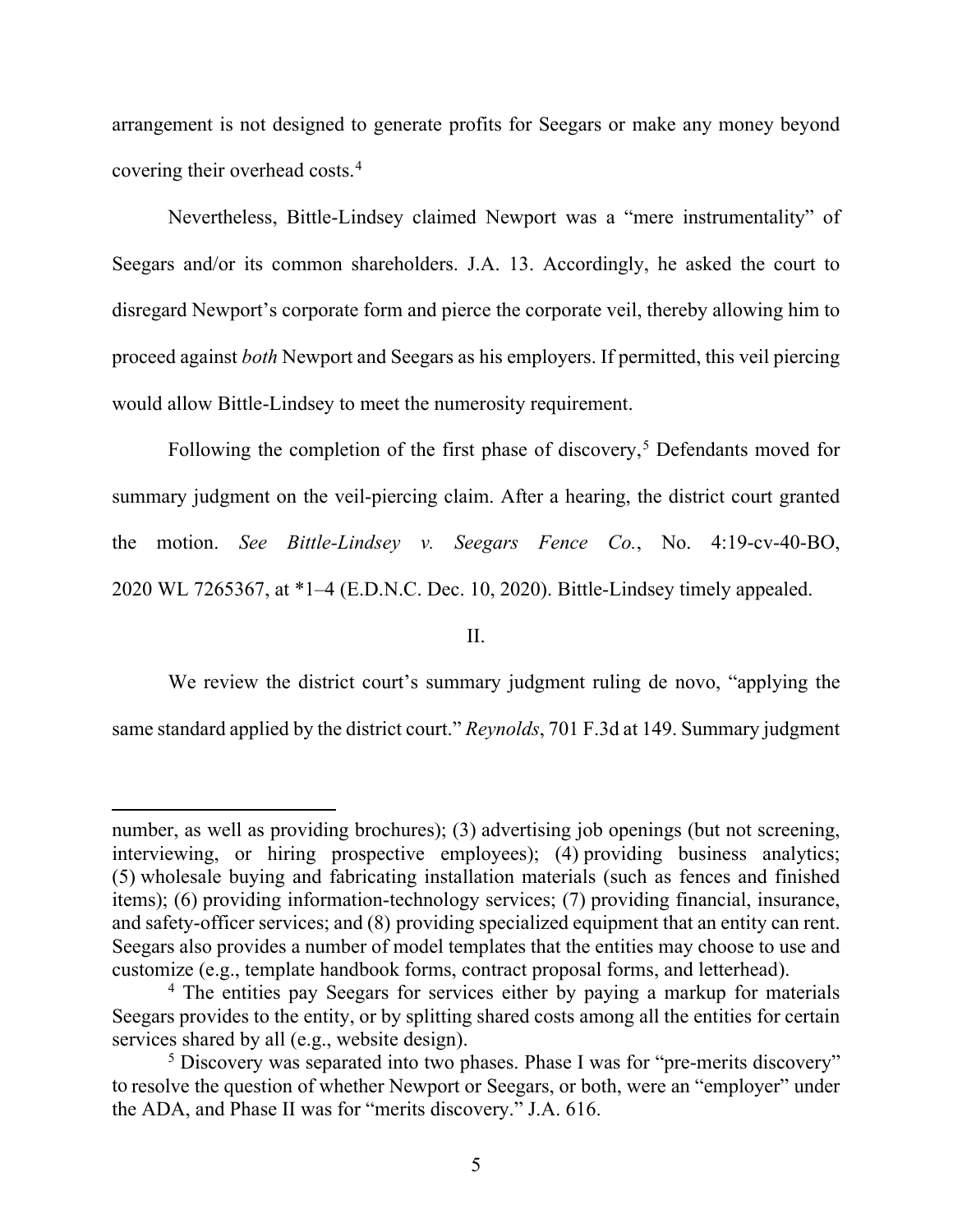is appropriate when there is no genuine dispute as to any material fact, and the moving party is entitled to judgment as a matter of law. Fed. R. Civ. P. 56(a); *see also Celotex Corp. v. Catrett*, 477 U.S. 317, 322–23 (1986); *In re Apex Express Corp.*,190 F.3d 624, 633 (4th Cir. 1999). A "genuine" issue of material fact exists "if the evidence is such that a reasonable jury could return a verdict for the nonmoving party." *Anderson v. Liberty Lobby, Inc.*, 477 U.S. 242, 248 (1986). In considering a motion for summary judgment, we are required to view the facts and draw reasonable inferences in the light most favorable to the nonmoving party. *Reynolds*, 701 F.3d at 149.

### III.

Bittle-Lindsey contends that the district court erred in not piercing the corporate veil to hold Seegars to be his employer for ADA purposes. [6](#page-5-0) We disagree.

The "ambiguity of the term employer in . . . civil rights statutes" like the ADA "has driven courts to fashion a variety of tests" to determine whether an entity "that does not

<span id="page-5-0"></span> $6$  Bittle-Lindsey initially also claimed that there was a genuine dispute as to whether Newport alone met the numerosity requirement. *See* Opp'n to Defs.' Mot. for Summ. J. at 3, *Bittle-Lindsey v. Seegars Fence Co.*, No. 4:19-cv-00040-BO (E.D.N.C. July 27, 2020) (arguing against summary judgment because "a reasonable jury could find that . . . Newport employed at least fifteen employees"); Opening Br. at 19 (arguing that Newport's number of employees is a disputed fact). However, because Bittle-Lindsey abandoned this argument at the hearing before the district court and oral argument before this Court, we focus solely on the issue of whether Seegars is an ADA employer if we pierce Newport's corporate veil. *See Bittle-Lindsey*, 2020 WL 7265367, at \*2 ("[D]uring the hearing, [P]laintiff . . . admitted that the only way to receive relief in this action is for the Court to decide to pierce the corporate veil and proceed against both [D]efendants jointly."); Oral Argument at 00:41–01:12, *Bittle-Lindsey v. Seegars Fence Co.* (No. 21- 1044), https://www.ca4.uscourts.gov/OAarchive/mp3/21-1044-20220310.mp3 (Bittle-Lindsey's counsel confirming that he was abandoning the claim against Newport as sole employer and focusing on the claim against Seegars, together with Newport, as an ADA employer).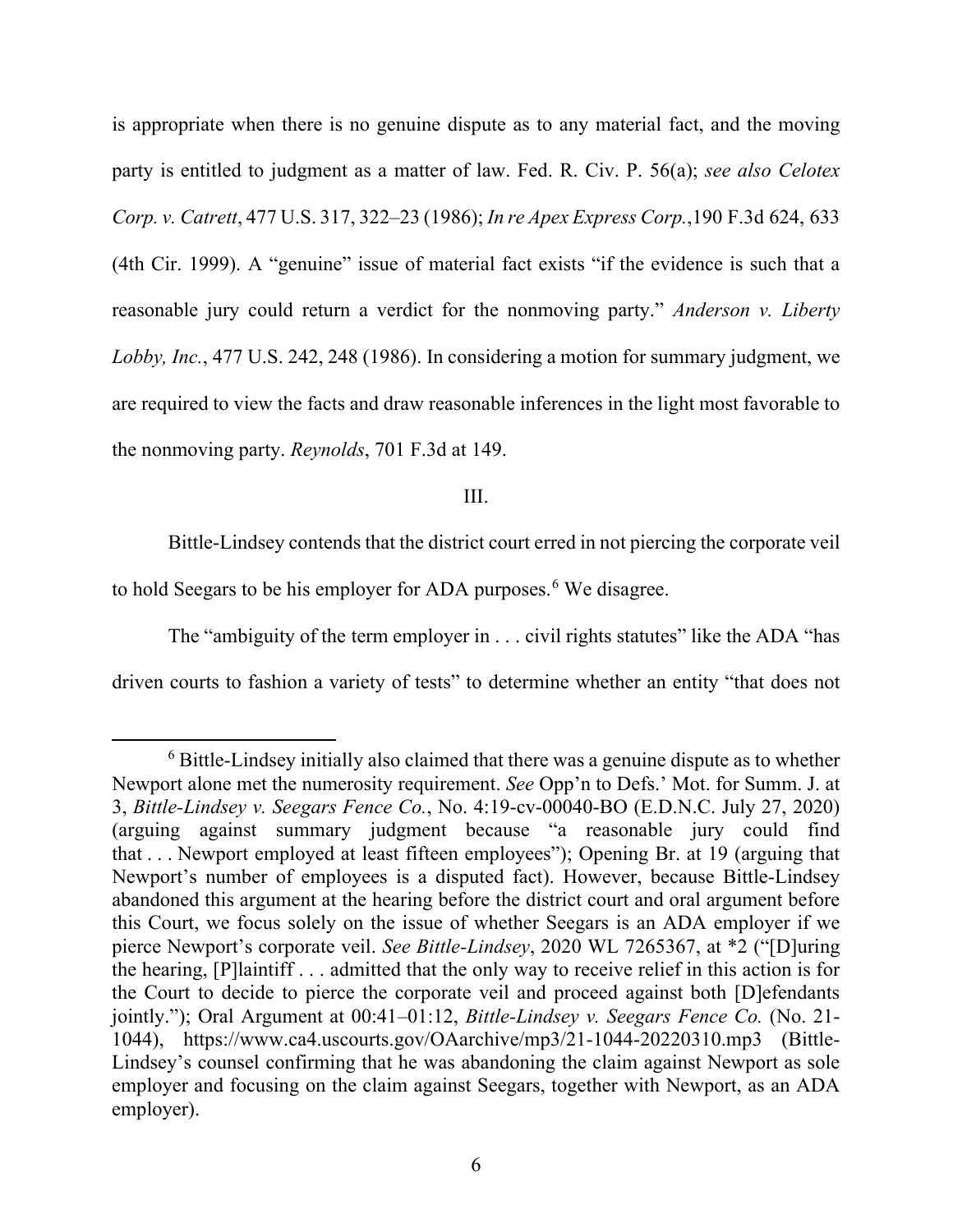directly employ the plaintiff may still be considered an employer under" the statute. *Hukill v. Auto Care, Inc.*, 192 F.3d 437, 442 (4th Cir. 1999) (Family and Medical Leave Act case), *abrogated on other grounds by Arbaugh*, 546 U.S. 500. One such test is the "'integrated employer' test." *Id.* While we have declined to adopt that "mechanical" test "in every instance," we have noted that its "factors all point to the ultimate inquiry of . . . domination" by one entity over another entity. *Id.* at 442 n.7 (quoting *Johnson v. Flowers Indus.*, 814 F.2d 978, 981 n.\* (4th Cir. 1987) (Age Discrimination in Employment Act case)). Further, we have never explicitly rejected it for labor and employment cases. *See id.*; *cf. Butler v. Drive Auto. Indus. of Am., Inc.*, 793 F.3d 404, 408 n.3 (4th Cir. 2015) (suggesting the ongoing viability of the "integrated employer" test in a Title VII case). Here, we believe the integrated employer test provides useful guidance to determine whether Seegars "controls [Newport's] employment decisions or so completely dominates [Newport] that the two corporations are the same entity."[7](#page-6-0) *Johnson*, 814 F.2d at 980.

For our consideration, the "integrated employer" test sets forth four factors: "(1) common management; (2) interrelation between operations; (3) centralized control of labor relations; and (4) degree of common ownership/financial control." *Hukill*, 192 F.3d at 442. Although "no single factor [of the "integrated employer" test] is conclusive," the

<span id="page-6-0"></span> $<sup>7</sup>$  The district court did not use the "integrated employer" test, opting instead to apply</sup> "basic veil-piercing principles" under federal common law and North Carolina law. *Bittle-Lindsey*, 2020 WL 7265367, at \*2–4 (holding that Bittle-Lindsey failed to show that Seegars "used control [over Newport] to affect a fraud or wrong or that such control and breach proximately caused [his] harm," and therefore rejecting Bittle-Lindsey's argument to pierce the corporate veil). We do not hold that this was error. *See Johnson*, 814 F.2d at 981 n.\* ("We need not adopt such a mechanical ['integrated employer'] test in every instance . . . .").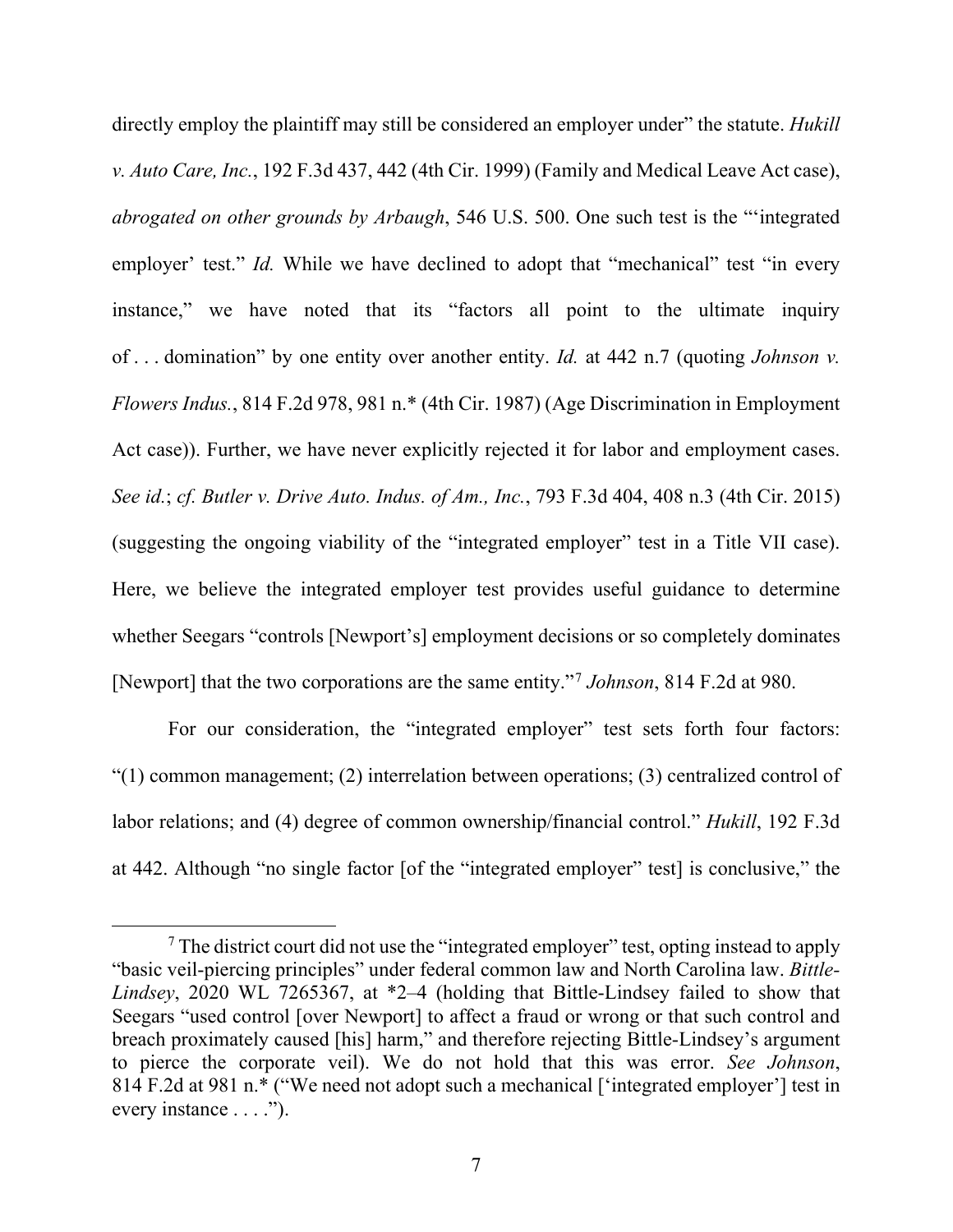third—centralized control of labor operations—is "the most critical." *Id.* And in the case before us, "there is no overlap in personnel between the defendants, as . . . Newport's employees have never directly or indirectly worked for" Seegars. *Bittle-Lindsey*, 2020 WL 7265367, at \*4. Further, Seegars "has no involvement in the management, control, or oversight of Newport's employees." *Id.* In fact, Newport's largest shareholder, Clinton Rouse, "exercises unilateral control of [Newport's] day-to-day operations." *Id.* This includes making all employment decisions, such as hiring, supervising, and firing Bittle-Lindsey. Accordingly, "there is little evidence, if any, that the control of [Newport's] labor operations was centralized" with Seegars. *Hukill*, 192 F.3d at 444.

The other factors of the "integrated employer" test weigh heavily against veil piercing as well. Regarding common management, Newport operates with complete autonomy as to all operations, with no oversight from Seegars—Seegars does not set any rules or standards for Newport or the other entities. In fact, "Newport is free to market, brand, advertise, and otherwise promote its services without coordinating with or seeking or receiving any authorization from" Seegars. *Bittle-Lindsey*, 2020 WL 7265367, at \*4. Rouse is the only manager of Newport and there is no evidence of common management between Newport and Seegars.

As for the interrelation of operations, "[D]efendants do not share office space"; rather, Newport "rent[s] its own space from an entity unaffiliated with" Seegars. *Id.*  Although the Seegars-affiliated entities "hold themselves out collectively for marketing purposes," they are not required to pool their resources with, or accept any support from, Seegars, and those that do can opt out anytime. J.A. 44. Seegars provides the entities with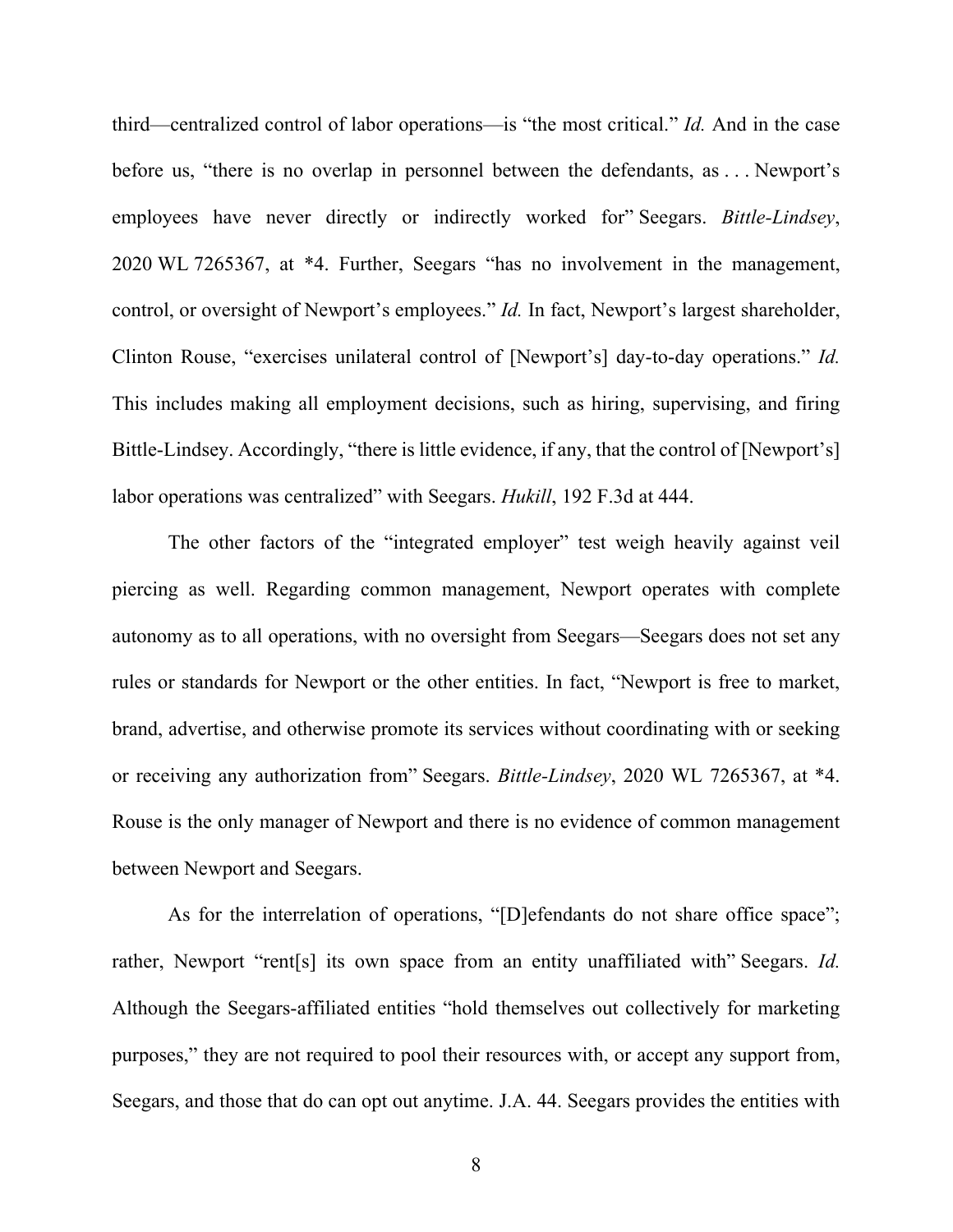information and services, and the entities have discretion whether to use the information or not—Seegars provides guidance, not oversight or direction. Moreover, "Newport pays relatively minimal fees to . . . Seegars for its services," *Bittle-Lindsey*, 2020 WL 7265367, at \*4, which "is not unusual in today's business climate and is of no consequence," *Hukill*, 192 F.3d at 443. The "evidence indicat[es] that each company operates separately and distinctly." *Id.*

Finally, regarding common ownership and financial control, Newport and Seegars have "common, though not identical, ownership," as members of the Seegars family have overlapping interests in both companies. *Id.* at 444; *see also* J.A. 431–32 (ownership and management chart of Seegars and the Seegars-affiliated entities showing that different members of the Seegars family hold varied ownership and management interests in the entities). However, this is "not enough" to establish that the entities are an "integrated employer." *Hukill*, 192 F.3d at 444 (rejecting an integrated-employer claim even though one individual was the majority shareholder of all eight of the affiliated companies at issue); *cf. Johnson*, 814 F.2d at 982 ("One-hundred percent ownership and identity of directors and officers are, even together, an insufficient basis for applying the alter ego theory to pierce the corporate veil." (quoting *United States v. Jon-T Chems., Inc.*, 768 F.2d 686, 691 (5th Cir. 1985))). Further, "Newport is fully capitalized as an independent business that generates a healthy profit," and "Newport pays dividends to its owners, which are distributed proportionately based on ownership shares." *Bittle-Lindsey*, 2020 WL 7265367, at \*4. "[T]here is no intermingling of funds" between Defendants or